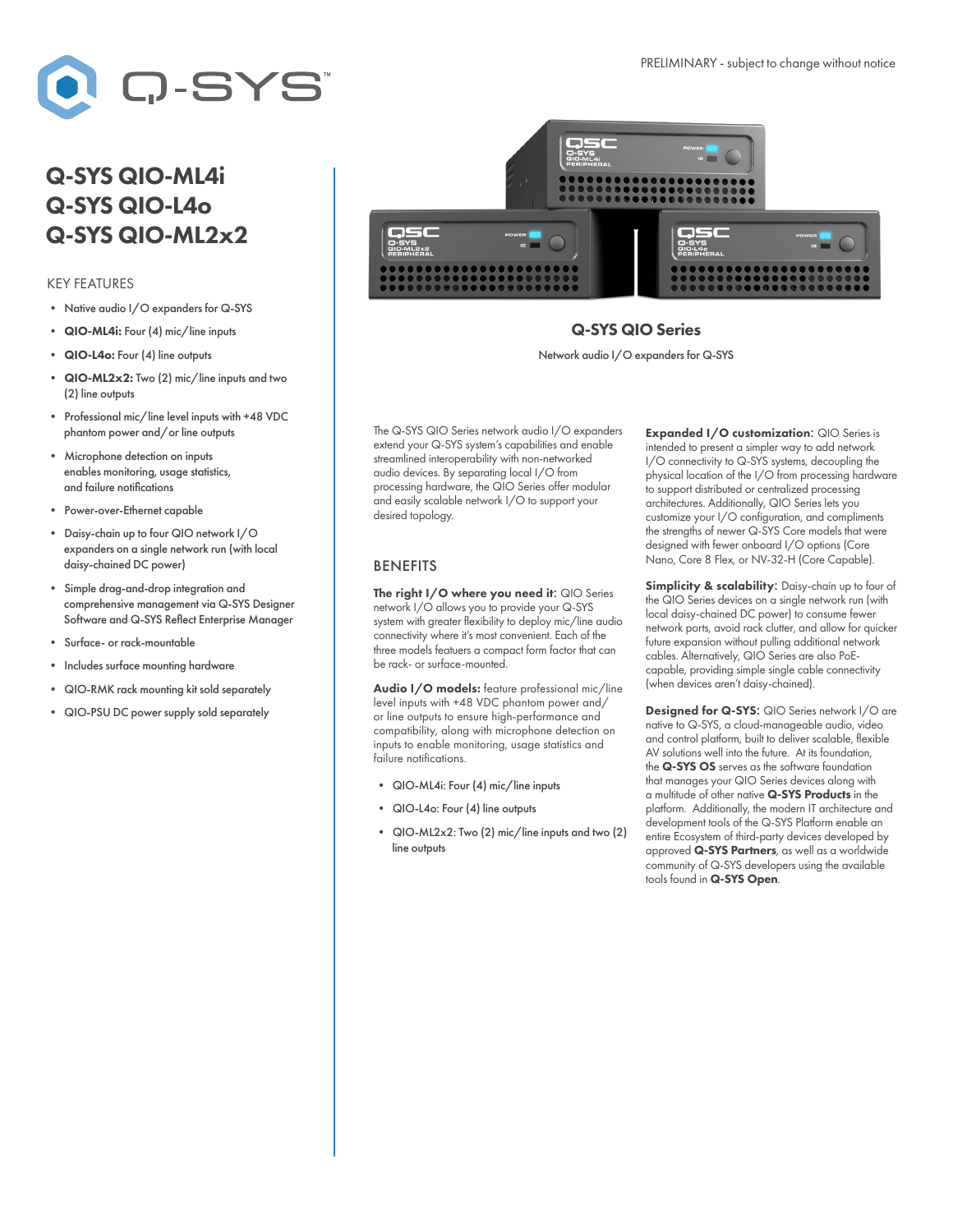| <b>Q-SYS QIO Series</b>                |                                           |                                                     |                              |
|----------------------------------------|-------------------------------------------|-----------------------------------------------------|------------------------------|
|                                        | QIO-ML4i                                  | $QIO-ML2x2$                                         | $QIO-L4o$                    |
| Connectivity                           | Four (4) mic/line inputs                  | Two (2) mic/line inputs and two (2) line<br>outputs | Four (4) line outputs        |
| Mic/Line Inputs                        |                                           |                                                     |                              |
| Maximum input level                    |                                           | $+24$ dBu                                           |                              |
| Preamplifier gain range                | 0 dB to 60 dB                             |                                                     |                              |
| Input sensitivity range                | - 36 dBu TO +24 dBu                       |                                                     |                              |
| Phantom power                          | $+48$ VDC                                 |                                                     | ÷.                           |
| <b>Input Frequency Response</b>        |                                           |                                                     |                              |
| 20 Hz to 20 kHz                        |                                           | $+/- 1.0 dB$                                        | $\sim$                       |
| Input THD+N @ 1 KHz                    |                                           |                                                     |                              |
| @ +24 dBu sensitivity & +24 dBu input  |                                           | < 0.1%                                              | ÷.                           |
| @ +24 dBu sensitivity & +10 dBu input  |                                           | < 0.05%                                             |                              |
| @+10 dBu sensitivity & +8 dBu input    | < 0.015%                                  |                                                     | ÷.                           |
| @-10 dBu sensitivity & -10.5 dBu input | < 0.015%                                  |                                                     | ÷,                           |
| @-36 dBu sensitivity &-36.5 dBu input  | < 0.015%                                  |                                                     |                              |
| Equivalent Input Noise                 | <-120 dBu, no weighting @ 20 Hz to 20 kHz |                                                     | ÷.                           |
| Input to input crosstalk @ 1 kHz       |                                           | > 85 dB                                             | $\sim$                       |
| <b>Input Dynamic Range</b>             |                                           |                                                     |                              |
| @ +24 dBu sensitivity                  |                                           | $>105$ dB                                           | ÷.                           |
| @+10 dBu sensitivity                   |                                           | > 100 dB                                            | ÷.                           |
| @-10 dBu sensitivity                   |                                           | > 95 dB                                             | ÷.                           |
| @-36 dBu sensitivity                   |                                           | > 80 dB                                             | ÷.                           |
| Input impedance                        |                                           | 5 kΩ single-ended, 10 kΩ balanced                   | ×,                           |
| <b>Line Outputs</b>                    |                                           |                                                     |                              |
| Output audio range level               |                                           | $\sim$                                              | -36 dBu to +24 dBu           |
| <b>Input Frequency Response</b>        |                                           |                                                     |                              |
| 20 Hz - 20 kHz                         |                                           |                                                     | $+/- 0.5 dB$                 |
| Output THD+N @ 1 KHz                   |                                           |                                                     |                              |
| +10 dBu output level                   |                                           |                                                     | < 0.01%                      |
| Output dynamic range                   |                                           |                                                     | 108 dB                       |
| Output to output crosstalk @ 1 kHz     |                                           |                                                     |                              |
| Output Impedance                       |                                           | i,                                                  | $150 \Omega$ to $300 \Omega$ |
| Sample rate                            | 48 kHz                                    |                                                     |                              |
| Bit depth                              |                                           | 24 bit                                              |                              |